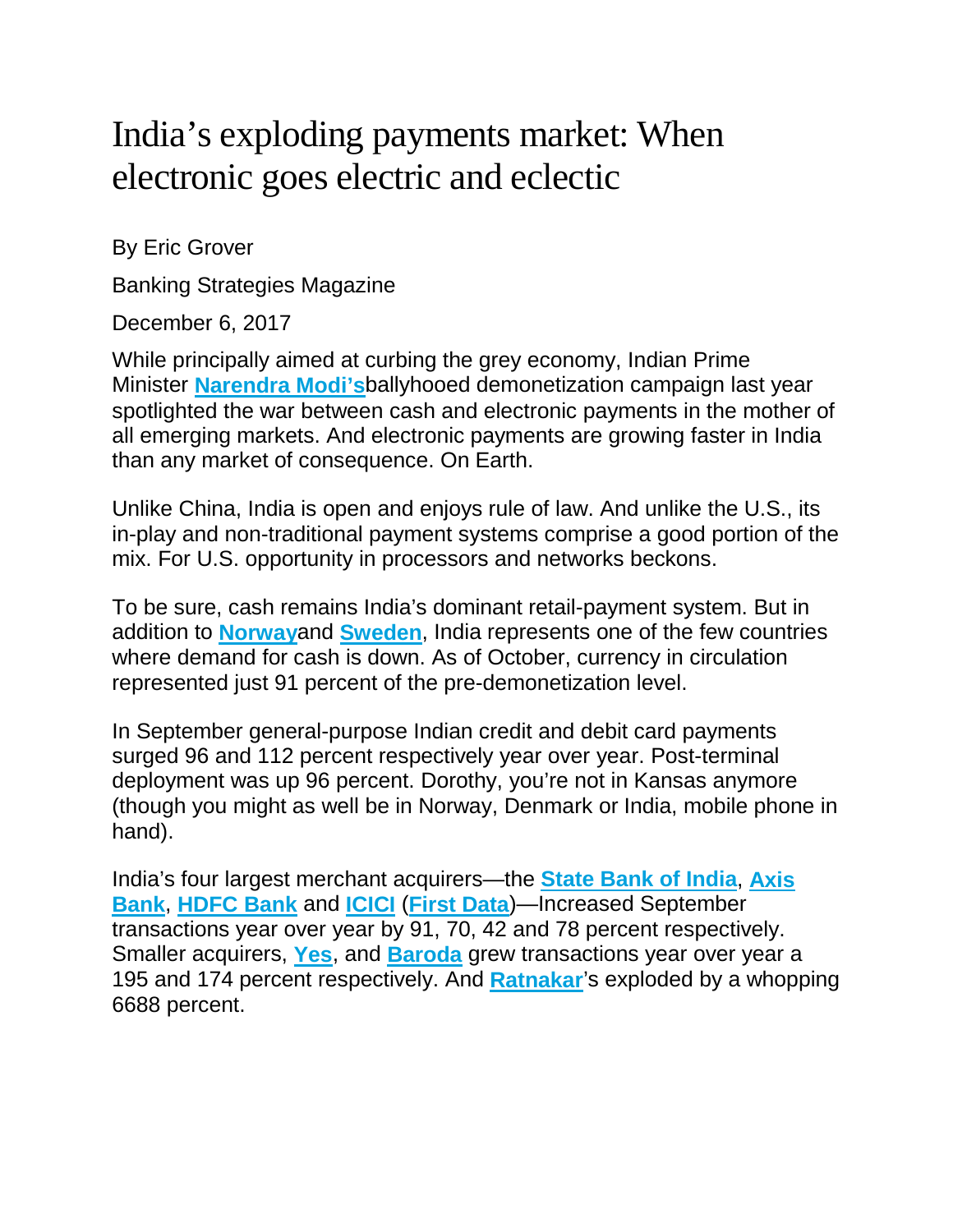### Payments in the cards

Meanwhile, global networks **[Mastercard](https://www.mastercard.us/en-us/about-mastercard.html)** and **[Visa](https://usa.visa.com/about-visa.html)**, along with the **[National](https://www.npci.org.in/)  [Payments Corporation of India's](https://www.npci.org.in/)** national champion **[Rupay](https://rupay.co.in/)**, reign in payment cards. Per capita retail card payments are a paltry 3.4, testifying to enormous growth headroom.

After being boxed out of China, the global networks can't afford to lose India. Mastercard CEO **[Ajay Banga](https://newsroom.mastercard.com/people/abanga/)** promises to invest \$800 million there, a sum that includes acquisitions.

In contrast with Europe and North America, non-card systems—including the Chinese FinTech giants that compete through proxies, domestic mobile-payment systems and global tech giants—vie for payments pride of place.

High-flying **[Paytm](https://paytm.com/about-us/)** represents India's largest nontraditional retail-payment system. The digital wallet and issuer boasts 275 million users, a branded network with 6 million merchants, and a payments bank. Paytm charges merchants a 1.99 percent merchant discount rate plus the 18 percent general service tax assessed on acquirer fees.

Here's how that translates to business volume: In the year ending March 2017, Paytm did 1.5 billion transactions and \$5 billion in payment volume. It also benefits from growth capital from **[Ant](https://www.antfin.com/introduction.htm)  [Financial](https://www.antfin.com/introduction.htm)** and **[Softbank](https://www.softbank.jp/en/)** CEO **[Vijay Sharma](https://www.linkedin.com/in/vijayshekhar/)**, who says Softbank (headquartered in Japan) is willing to burn \$200 million per year for 5 or 6 years, aiming for 500 million users by 2020. *[It's one of the largest fund](https://timesofindia.indiatimes.com/companies/paytm-gets-1-4-billion-from-softbank-valuing-it-at-7-billion-post-investment/articleshow/58733292.cms)  [raises by an Indian digital startup](https://timesofindia.indiatimes.com/companies/paytm-gets-1-4-billion-from-softbank-valuing-it-at-7-billion-post-investment/articleshow/58733292.cms), with Softbank's investment amounting to \$1.4 billion.*

Paytm is starting to build an ecosystem similar to **[Alipay's](https://intl.alipay.com/ihome/index.htm)** and **[WeChat](https://pay.weixin.qq.com/index.php/public/wechatpay)  [Pay's](https://pay.weixin.qq.com/index.php/public/wechatpay)**. It introduced chat. With ICICI bank, it's introducing co-branded instant digital credit. And if Ant Financial acquires MoneyGram, Paytm should have access to global money-transfer compliance.

## A payments stack you can't hold back

The state and the **[National Payments Corporation of India](https://npci.org.in/)** (NPCI) together play a bigger role in the Indian payments market than anything comparable in the U.S.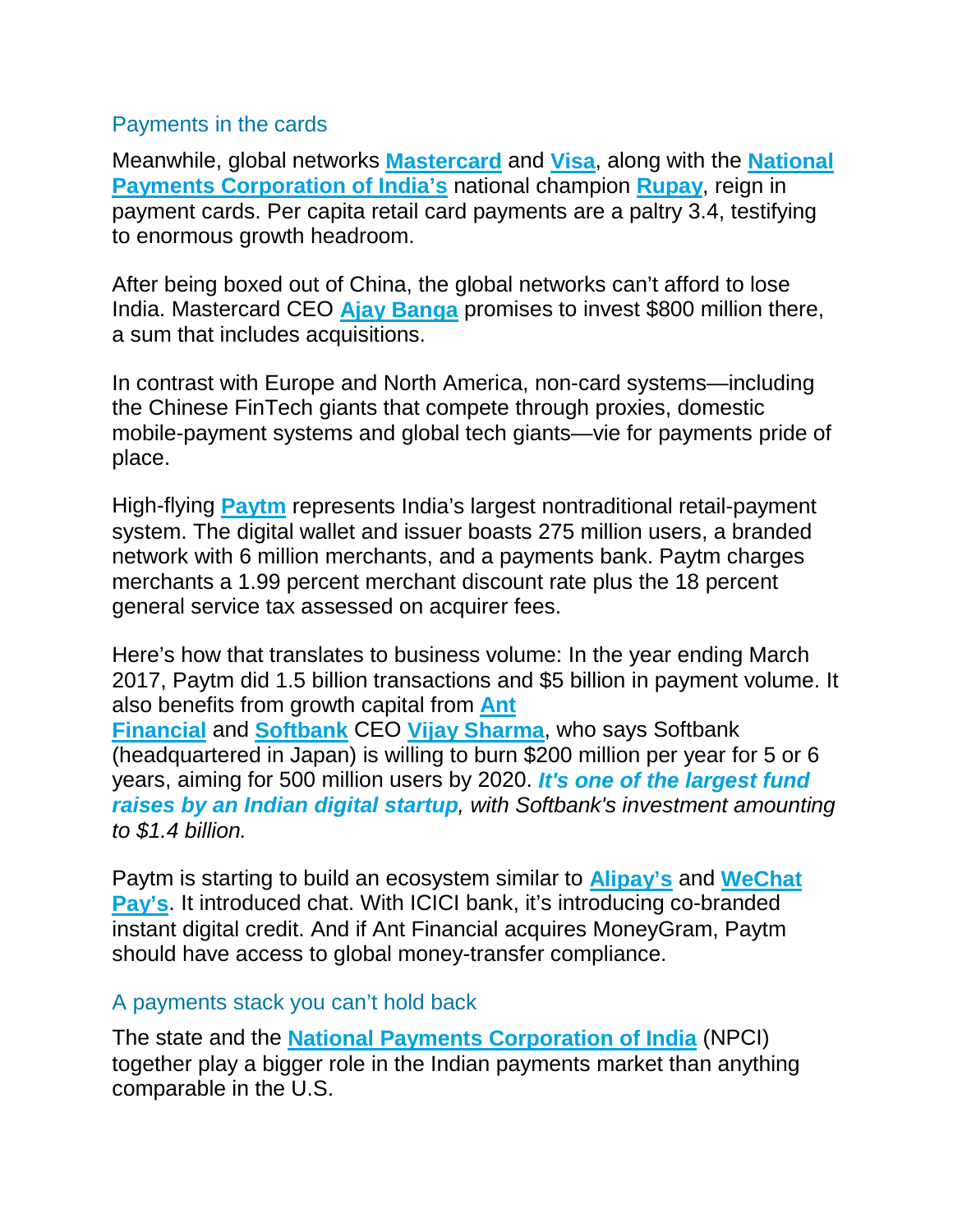**[In August 2016](http://www.thehindu.com/business/Economy/What-is-Unified-Payment-Interface/article14593189.ece)**, apps for NPCI's Unified Payments Interface (UPI) became operational. UPI enables instant account-to-account payments initiated by mobile phone, along with payment requests. Payee and Payer payment service providers support participation.

Architects of the evolving Indian payments stack envision an atomistic payments world where consumers and merchants use the UPI and the national digital ID to make near-free irrevocable bills, along with P2P and retail payments. Each Indian is in the "**[Aadhaar"](https://uidai.gov.in/)** database, tied to a 12 digit number and biometric data that includes fingerprints and iris scans, along with photos, addresses and phone numbers.

Note that UPI isn't a retail-payment scheme; the NPCI has its own mobile-UPI app **[Bharat Interface for Money](https://economictimes.indiatimes.com/small-biz/startups/newsbuzz/upi-clocks-105-million-transactions-in-november-the-highest-ever/articleshow/61878670.cms)**, supporting retail. Transactions shot up by 38 percent in November. Many banks have their own UPI apps.

To jumpstart use, the **[Reserve Bank of India](https://www.rbi.org.in/)** instructed banks and prepaid-payment-instrument licensees not to charge customers for UPI and Immediate-Payment-Service transactions under \$15 for the first three months of 2017.

To make it easier for more consumers and merchants to use payment "cards," the NPCI, Mastercard and Visa developed a QR-code standard **[BharatQR](http://www.bharatqrcode.in/)**. Consumers scan the merchant's QR code instead of swiping or inserting cards.

## Enter the high-tech heavyweights

Meanwhile, the tech colossi don't want to miss out of Bharat's burgeoning payments market. In September **[Google](https://abc.xyz/)** launched its free payment scheme **[Tez](https://tez.google.com/)**, instead of Android Pay. Google isn't trying to generate transaction fees: Rather, it's boosting consumer engagement on its platform, monetized through increased advertising revenue.

Not to be outdone, **[Apple](https://www.apple.com/)** SVP **[Eddy Cue](https://www.apple.com/leadership/eddy-cue/)** has declared that Apple Pay also wants into India. The world's most valuable company, however, only has about 3 percent of the smartphone market, making their mobile wallet a nonstarter.

However, **[Samsung Pay](https://www.samsung.com/us/samsung-pay/)** by October had 2.5 million users. With modest NFC adoption, its magnetic-secure-transmission technology enables the